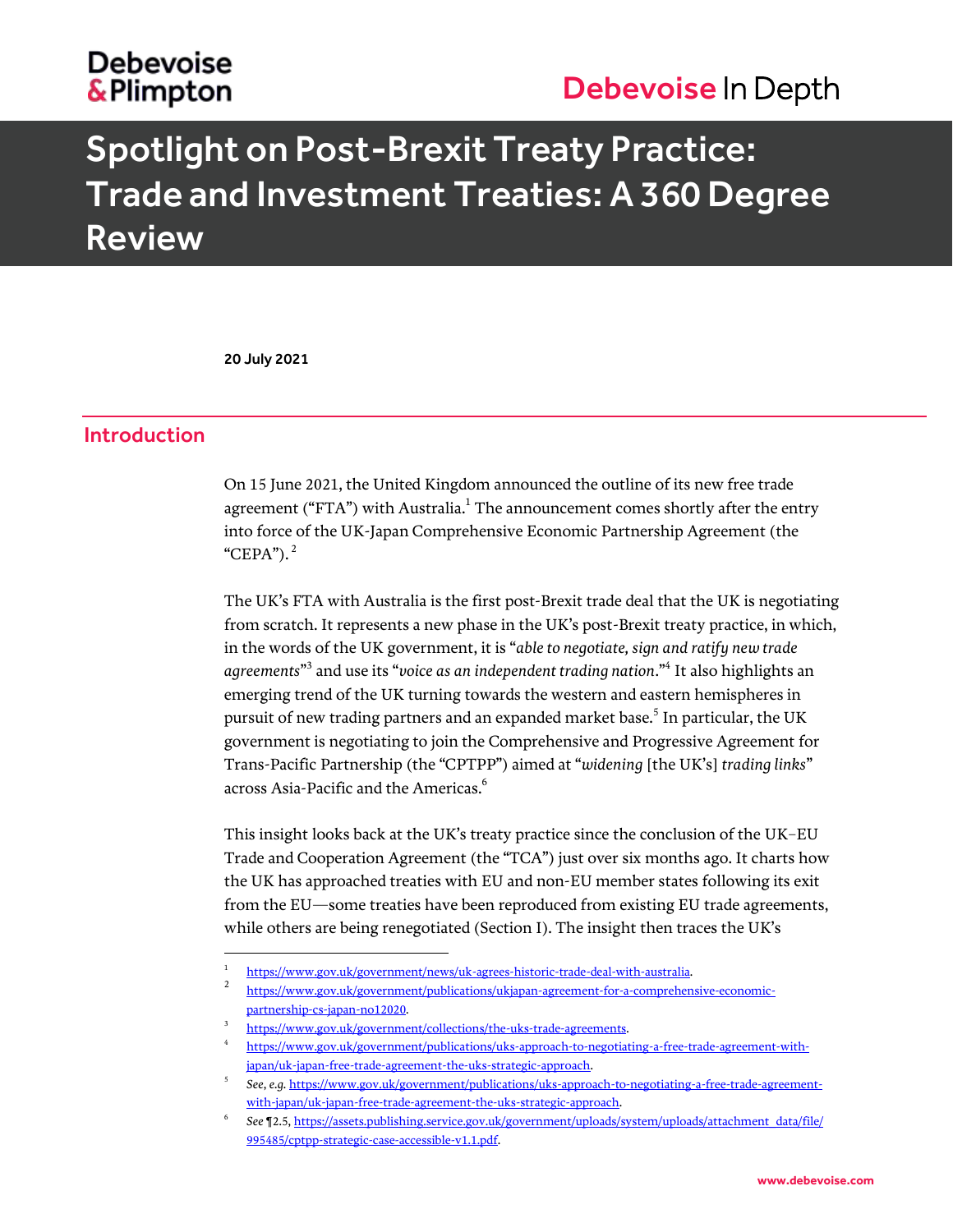negotiations with new trading blocks, identifying the UK's stated priorities, the development of new trends (Section II); and, finally, it offers a perspective on future developments (Section III).

# Brexit Transition Period

### The TCA

On 24 December 2020, the UK and EU concluded negotiations on the TCA. The agreement has been applied provisionally since 31 December 2020 pending full ratification by the EU.

The TCA aims to provide for multi-level UK-EU cooperation, including by ensuring the continuation of liberal trade policies, with "*zero tariffs and zero quotas*" to "*preserve the immense benefits of free trade for millions of people*".<sup>7</sup> The stated "objective and scope" of the TCA's Title II on "Services and Investment" is to "*establish a favourable climate for*  the development of trade and investment" between the EU and the UK.<sup>8</sup> Title II includes some protections for investors, including by prohibiting certain market access barriers, $9$ and imposing a positive obligation on each party to afford treatment to the other party's investors and enterprises that is no less favourable than that afforded to their own investors and enterprises, as well as to investors and enterprises of third countries.<sup>10</sup>

In addition to its substantive provisions, the TCA establishes the institutional framework governing the UK-EU relationship. As the summary to the agreement states, it is "*based on international law, not EU law*". There is no role for the Court of Justice of the European Union ("CJEU") in its interpretation or enforcement.<sup>11</sup> While providing certain protections for the parties' investors, the TCA does not provide them with direct enforcement rights to ensure those protections are respected. The agreement instead outlines an exclusive UK-EU state-to-state dispute settlement mechanism,<sup>12</sup> beginning with consultations in good faith, $13$  followed by the establishment of an arbitration tribunal if the matter is not resolved. $14$  While the arbitration tribunal's rulings are

<sup>7</sup> Foreword to the government summary of the TCA: [https://assets.publishing.service.gov.uk/government/uploads/system/uploads/attachment\\_data/file/962125/TC](https://assets.publishing.service.gov.uk/government/uploads/system/uploads/attachment_data/file/962125/TCA_SUMMARY_PDF_V1-.pdf) [A\\_SUMMARY\\_PDF\\_V1-.pdf.](https://assets.publishing.service.gov.uk/government/uploads/system/uploads/attachment_data/file/962125/TCA_SUMMARY_PDF_V1-.pdf)

<sup>8</sup> TCA, art. 123.

<sup>9</sup> TCA, art. 128.

<sup>10</sup> TCA, arts. 129–130.

 $^{11}$  Government Summary of the TCA (n 8), ¶6.

 $12$  TCA, art 697.

<sup>&</sup>lt;sup>13</sup> TCA, art. 738.

<sup>&</sup>lt;sup>14</sup> TCA, art. 739.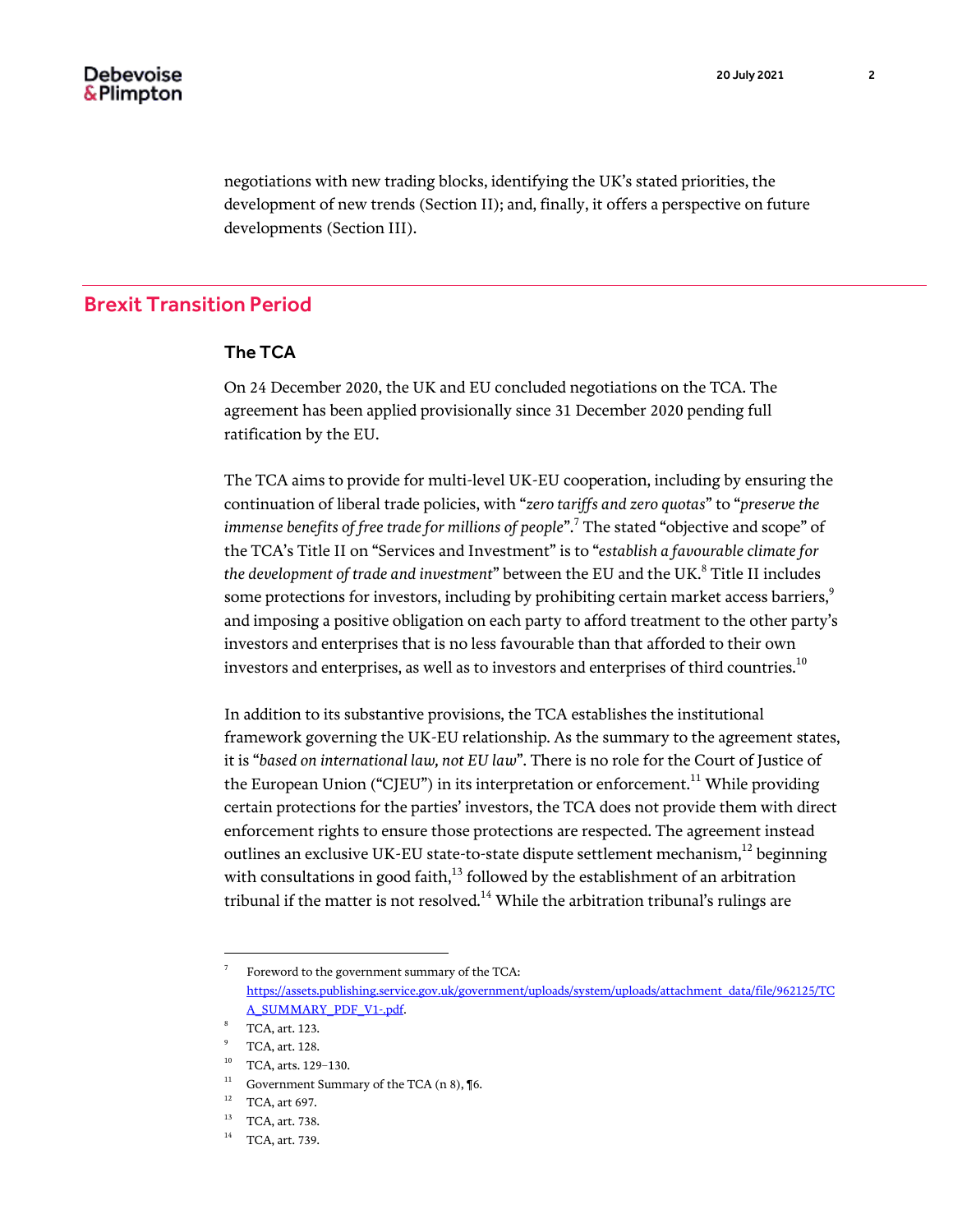binding on the EU and the UK, it cannot create rights or obligations with respect to natural or legal persons, distinguishing such rulings from the CJEU's rulings.<sup>15</sup>

There is no investor-state dispute settlement mechanism in the TCA. Moreover, the TCA expressly provides that it cannot be invoked in the domestic legal systems of the UK and EU.<sup>16</sup> UK investors therefore cannot themselves invoke the TCA to hold EU Member States liable for alleged breaches of the agreement.

In addition, the TCA does not provide any clarity on the validity and enforcement of the UK's extant bilateral investment treaties ("BITs") with certain EU Member States.<sup>17</sup> The European Commission takes the position that those BITs should have been terminated by the UK during the Brexit transition period, when the 23 remaining EU Member States signed the Agreement on the Termination of Bilateral Investment Treaties between the Member States of the European Union, and has initiated infringement proceedings against the UK for its failure to do so.

#### The Continuation of the Pre-Existing EU Treaties

Following Brexit, the UK no longer benefits from the EU's trade and investment agreements with non-EU states, which it previously enjoyed by virtue of its membership in the EU. It has therefore sought to reproduce the provisions and effects of those trading agreements in new agreements.<sup>18</sup> This is the case with regard to 24 agreements, covering 37 countries, which have been fully ratified by both the UK and its treaty partner(s) (as of 1 June 2021). A further 26 agreements are subject either to (i) provisional application pending full ratification—a well-established mechanism in international treaty practice to provide practical effect to agreements ahead of their entry into force, or (ii) various bridging mechanisms to ensure continuity where the UK or its treaty partners are unable fully to ratify or provisionally apply the agreement (*e.g.*, Memoranda of Understanding or Exchange of Diplomatic Notes—are in place for four States).<sup>19</sup> A full list of these treaties is available at  $\frac{https://www.gov.uk/guidance/uk-1}{https://www.gov.uk/guidance/uk-1}$ [trade-agreements-with-non-eu-countries.](https://www.gov.uk/guidance/uk-trade-agreements-with-non-eu-countries)

For instance, the UK, Colombia, Peru and Ecuador have successfully negotiated the UK-Andean FTA to replace the EU-Andean FTA. The UK agreement incorporates the EU-Andean FTA by reference (*mutatis mutandis*), subject to certain amendments set out in its annex. Also, on 8 July 2021 the UK signed a FTA with Norway, Iceland and

 $15\,$ TCA, art. 754(2).

 $16$  TCA, art.  $5(1)$ .

<sup>&</sup>lt;sup>17</sup> Bulgaria, Croatia, the Czech Republic, Estonia, Hungary, Latvia, Lithuania, Malta, Romania, Slovakia, and Slovenia.

<sup>18</sup> As of 1 January 2021, the EU's trade agreements no longer apply to the UK. *See* [https://www.gov.uk/guidance/uk-trade-agreements-with-non-eu-countries.](https://www.gov.uk/guidance/uk-trade-agreements-with-non-eu-countries)

<sup>19</sup> [https://www.gov.uk/guidance/uk-trade-agreements-with-non-eu-countries.](https://www.gov.uk/guidance/uk-trade-agreements-with-non-eu-countries)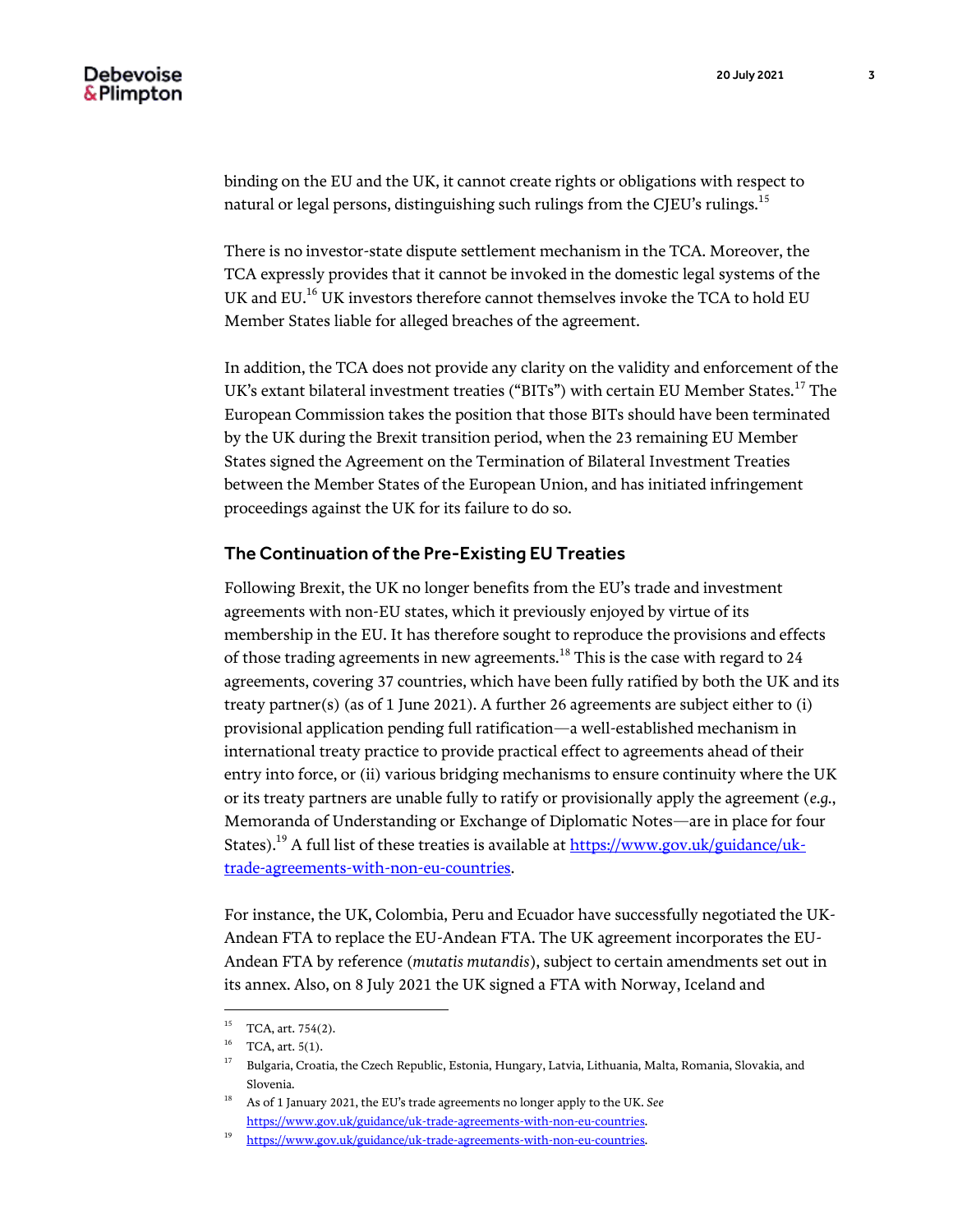Liechtenstein, which supersedes the existing continuity agreements covering goods. The UK government has announced that the agreement will boost critical sectors like digital, financial, and professional business services. The FTA will allow fintech firms to provide financial services in Norway, Iceland and Liechtenstein and will encourage the use of electronic documents, contracts and signatures to cut costs for businesses.<sup>20</sup>

The UK has opted not to change the pre-existing agreements' investment protections, including the relevant investor-state dispute settlement ("ISDS") provisions.<sup>21</sup> This means that investment chapters are adopted *mutatis mutandis* regardless of whether they contain ISDS mechanisms, although some mechanisms are subject to review. Therefore, the UK-Andean FTA adopted the EU-Andean FTA's provisions on investment protection that do not provide for ISDS. On the other hand, the UK-Singapore FTA has retained the ISDS provisions in Chapter 3 of the EU-Singapore  $FTA.<sup>22</sup>$ 

### The Renegotiation of the EU's Trade Agreements

The UK government is also in the process of negotiating replacement trade agreements with several countries where it has chosen not to replicate the applicable EU treaties. The UK has also signalled its desire to renegotiate certain existing UK agreements, like its FTA with Canada (reproduced from the EU's trade agreement with Canada), into longer term trade deals.<sup>23</sup>

New agreements are being negotiated with Algeria, Bosnia and Herzegovina and Montenegro.<sup>24</sup> As Montenegro is a member of the WTO, its trade with the UK takes place under WTO terms.<sup>25</sup> Algeria and Bosnia and Herzegovina are not members of the World Trade Organisation (the "WTO") and trade therefore currently takes place under the UK's Generalised Scheme of Preferences for imports (Algeria<sup>26</sup>) or under WTO terms, *i.e.*, the UK's new 'Global Tariff' for imports (Bosnia and Herzegovina<sup>27</sup>).<sup>28</sup>

<sup>20</sup> *See* [https://www.gov.uk/government/news/united-kingdom-signs-free-trade-deal-with-norway-iceland-and](https://www.gov.uk/government/news/united-kingdom-signs-free-trade-deal-with-norway-iceland-and-liechtenstein)[liechtenstein.](https://www.gov.uk/government/news/united-kingdom-signs-free-trade-deal-with-norway-iceland-and-liechtenstein)

<sup>21</sup> *See e.g.* UK-Canada FTA, art. V.

<sup>&</sup>lt;sup>22</sup> [https://assets.publishing.service.gov.uk/government/uploads/system/uploads/attachment\\_data/file/](https://assets.publishing.service.gov.uk/government/uploads/system/uploads/attachment_data/file/944339/CS_Singapore_1.2020_Free_Trade_Agreement.pdf) 944339/CS Singapore 1.2020 Free Trade Agreement.pdf.

<sup>23</sup> [https://www.gov.uk/government/news/uk-and-canadian-trade-ministers-celebrate-trade-deal-ratification.](https://www.gov.uk/government/news/uk-and-canadian-trade-ministers-celebrate-trade-deal-ratification)

 $\frac{24}{100}$  [https://www.gov.uk/guidance/uk-trade-agreements-with-non-eu-countries.](https://www.gov.uk/guidance/uk-trade-agreements-with-non-eu-countries)<br>
Montenegro has been a WTO member since 2012

<sup>25</sup> Montenegro has been a WTO member since 2012.

<sup>26</sup> As a developing country, imports from Algeria have reduced rates of import duty on certain goods. *See* [https://www.gov.uk/guidance/uk-trade-agreements-with-non-eu-countries#trade-agreements-still-in](https://www.gov.uk/guidance/uk-trade-agreements-with-non-eu-countries#trade-agreements-still-in-discussion)[discussion.](https://www.gov.uk/guidance/uk-trade-agreements-with-non-eu-countries#trade-agreements-still-in-discussion)

 $27$  In November 2020 the UK indicated that it would not be extend the EU's stabilisation agreements with Bosnia, Serbia and Algeria. *See* [https://committees.parliament.uk/publications/3803/documents/38124/default/.](https://committees.parliament.uk/publications/3803/documents/38124/default/) In April 2021, Serbia and the UK entered into a Partnership Trade and Cooperation Agreement, which allowed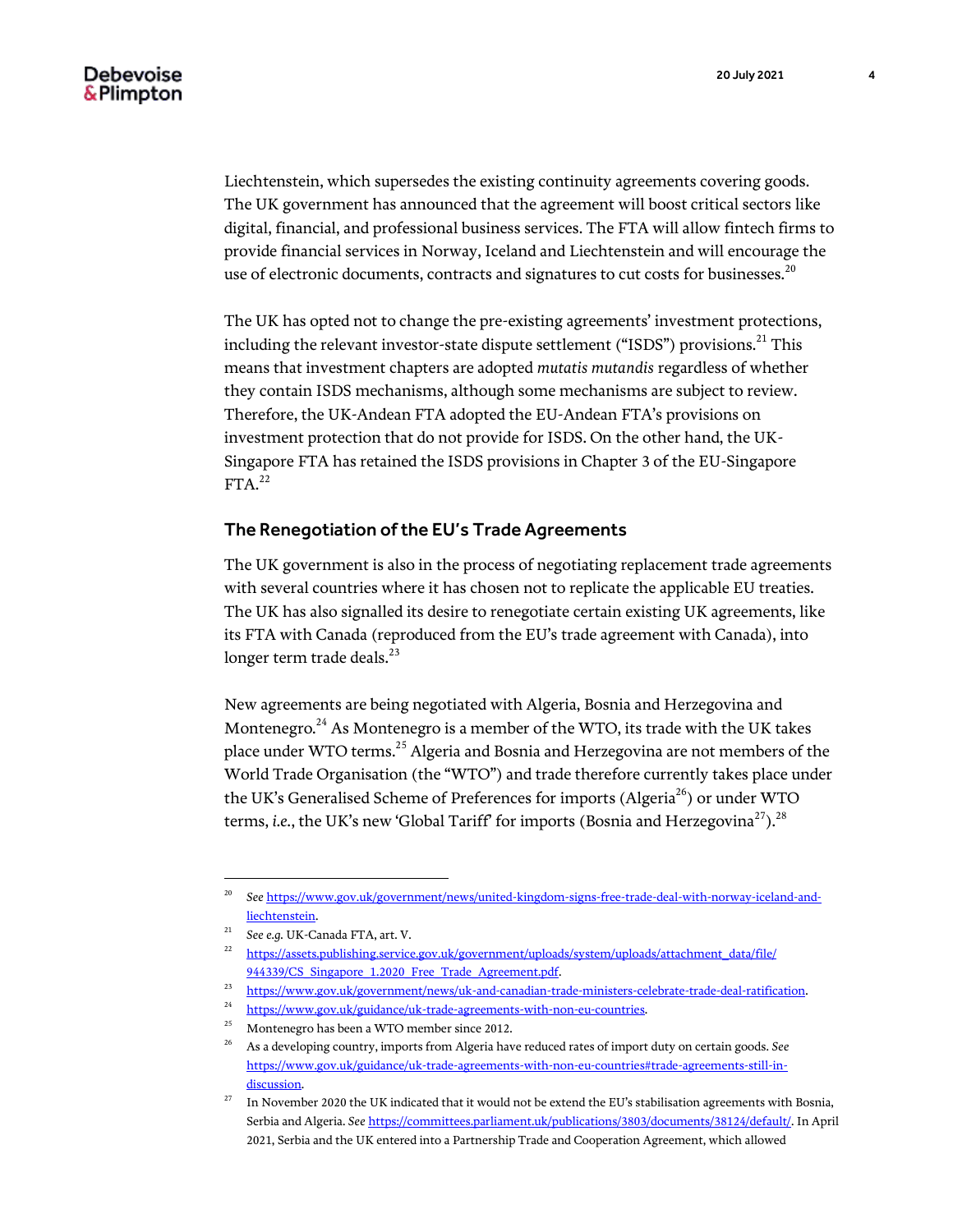l

Previous EU agreements with these countries did not contain detailed investment chapters or provision for ISDS. It therefore remains to be seen whether the new treaties will contain such provisions and reach further than their predecessors in this respect.

# Expanding the UK's Market, Looking East & New Trading Blocks

## The CEPA

CEPA entered into force on 1 January 2021, following the UK's exclusion from the treaty relations established by the EU-Japan Economic Partnership Agreement (the "EPA"). The agreement is meant to "*give UK businesses a gateway to the Asia-Pacific region and help to increase the resilience and diversity of our supply chains*".<sup>29</sup>

The agreement replicates many provisions in the EPA and includes almost identical chapters on trade and sustainable development. However, according to the UK government, the CEPA goes "*beyond the EU-Japan trade deal*" and "*includes major wins that would be impossible as part of the EU*".<sup>30</sup> The key differences between the two agreements lie in the provisions on e-commerce, intellectual property and financial services.<sup>31</sup> The CEPA contains new provisions on cross-border transfers<sup>32</sup> to help drive data flows, while at the same time, securing higher levels of data protection.<sup>33</sup> It also does away with data localisation rules, $34$  designed to help businesses avoid the costs of establishing servers in each jurisdiction for data processing. Furthermore, the CEPA encourages the use of e-signatures<sup>35</sup> and e-contracts<sup>36</sup> to help digitalise supply chains and transactions, and strengthens protections for algorithm and encryption technologies. $37$  In relation to intellectual property, the CEPA grants longer protections

businesses to continue trading as they did before 1 January 2021. As regards Bosnia, the UK applies its Global Tariff to incoming Bosnian goods while UK imports into Bosnia are be afforded MFN treatment in line with WTO rules. *See* [http://www.bhembassy.co.uk/2020/12/29/obavjestenje-o-trgovinskom-rezimu-bosne-i](http://www.bhembassy.co.uk/2020/12/29/obavjestenje-o-trgovinskom-rezimu-bosne-i-hercegovine-i-ujedinjenog-kraljevstva-velike-britanije-i-sjeverne-irske-nakon-postignutog-dogovora-o-buducim-odnosima-evropske-unije-i-ujedinjenog-kraljevstva/)[hercegovine-i-ujedinjenog-kraljevstva-velike-britanije-i-sjeverne-irske-nakon-postignutog-dogovora-o](http://www.bhembassy.co.uk/2020/12/29/obavjestenje-o-trgovinskom-rezimu-bosne-i-hercegovine-i-ujedinjenog-kraljevstva-velike-britanije-i-sjeverne-irske-nakon-postignutog-dogovora-o-buducim-odnosima-evropske-unije-i-ujedinjenog-kraljevstva/)[buducim-odnosima-evropske-unije-i-ujedinjenog-kraljevstva/.](http://www.bhembassy.co.uk/2020/12/29/obavjestenje-o-trgovinskom-rezimu-bosne-i-hercegovine-i-ujedinjenog-kraljevstva-velike-britanije-i-sjeverne-irske-nakon-postignutog-dogovora-o-buducim-odnosima-evropske-unije-i-ujedinjenog-kraljevstva/)

- <sup>28</sup> [https://www.gov.uk/guidance/uk-trade-agreements-with-non-eu-countries.](https://www.gov.uk/guidance/uk-trade-agreements-with-non-eu-countries)
- <sup>29</sup> [https://assets.publishing.service.gov.uk/government/uploads/system/uploads/attachment\\_data/file/](https://assets.publishing.service.gov.uk/government/uploads/system/uploads/attachment_data/file/929065/UK-Japan-Trade-Agreement-sectoral-benefits.pdf) [929065/UK-Japan-Trade-Agreement-sectoral-benefits.pdf.](https://assets.publishing.service.gov.uk/government/uploads/system/uploads/attachment_data/file/929065/UK-Japan-Trade-Agreement-sectoral-benefits.pdf)
- <sup>30</sup> [https://assets.publishing.service.gov.uk/government/uploads/system/uploads/attachment\\_data/file/](https://assets.publishing.service.gov.uk/government/uploads/system/uploads/attachment_data/file/929065/UK-Japan-Trade-Agreement-sectoral-benefits.pdf) [929065/UK-Japan-Trade-Agreement-sectoral-benefits.pdf.](https://assets.publishing.service.gov.uk/government/uploads/system/uploads/attachment_data/file/929065/UK-Japan-Trade-Agreement-sectoral-benefits.pdf)
- <sup>31</sup> CEPA Chapter 8 (Trade in Services, Investment Liberalisation and Electronic Commerce), sections E-5 and F, and Chapter 14 (Intellectual Property).
- <sup>32</sup> CEPA, art. 8.84.
- <sup>33</sup> CEPA, art. 8.80.
- <sup>34</sup> CEPA, art. 8.85.
- <sup>35</sup> CEPA, art. 8.77.
- <sup>36</sup> CEPA, art. 8.76.
- <sup>37</sup> CEPA, art. 8.73 and 8.86.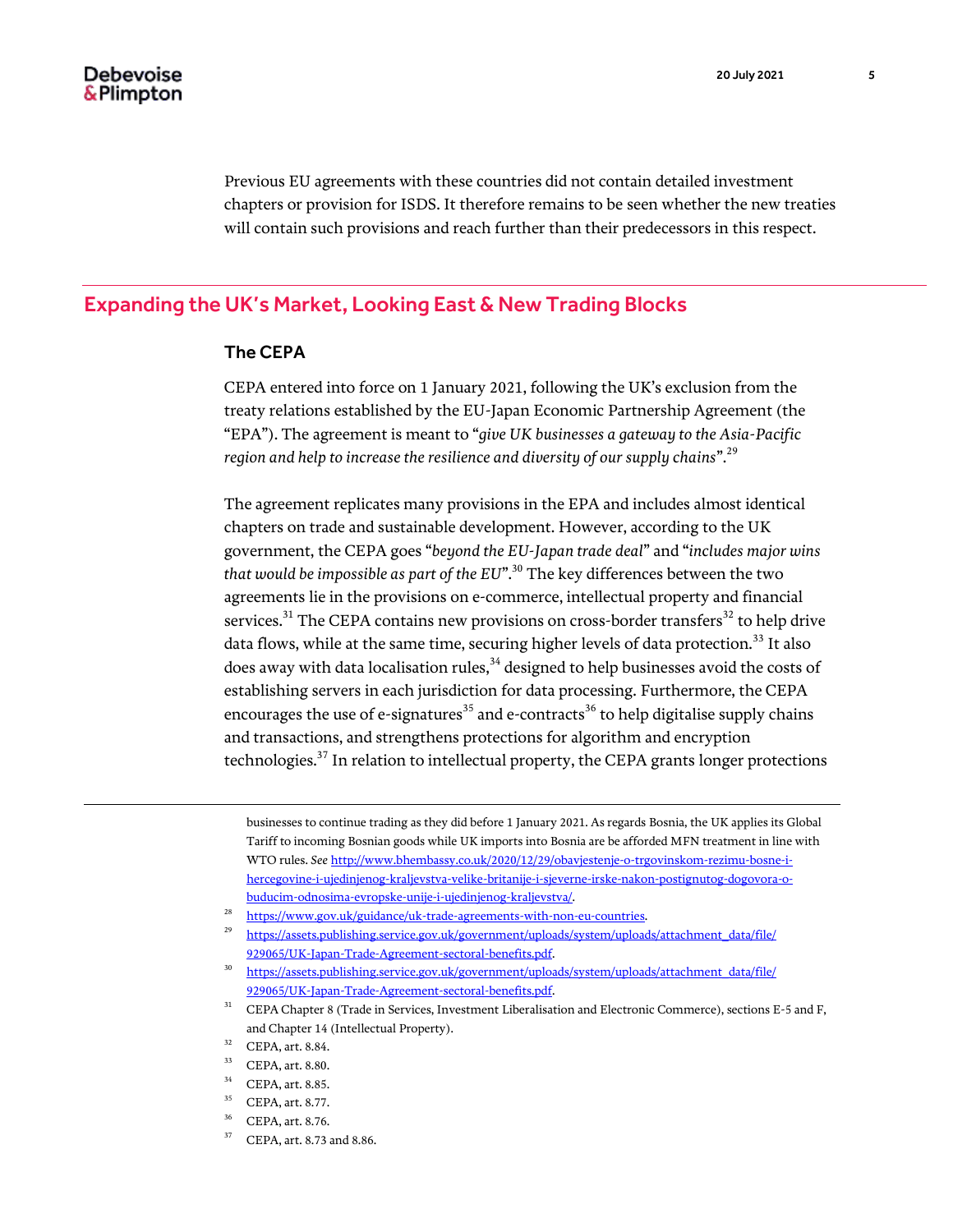for industrial designs compared to the  $EPA<sub>1</sub><sup>38</sup>$  and allows the parties to obtain more geographical protections for their products to limit unauthorised replication.<sup>39</sup> With respect to financial services, the CEPA strengthens regulatory cooperation between the UK and Japan, $^{40}$  and introduces new rules to facilitate obtaining licenses. $^{41}$  In addition, the provisions on rules of origin appear to be less stringent under the CEPA than under the EPA. According to the government, the CEPA's provisions could potentially increase the volume of trade in areas such as textile products, sugar confectionary and biscuits.<sup>42</sup> More generally, by aligning the UK more closely with Japan, the CEPA marks a further step towards the UK joining the CPTPP.<sup>43</sup>

In terms of protections, the CEPA contains provisions on Market Access (CEPA 8.7; 8); National Treatment (CEPA 2.7; 8.8; 8.16); Most-Favored-Nation Treatment (CEPA 8.9; 8.17); Performance Requirements (CEPA 8.11); and Denial of Benefits (CEPA 8.13; 8.19)

Like the EPA, the CEPA does not have an ISDS mechanism but does contain a provision in which the State Parties promise to review the inclusion of such a mechanism.<sup>44</sup> Article 22 sets out the State-to-State dispute resolution mechanism concerning the interpretation and application of the CEPA, which envisions a panel of three arbitrators rendering decisions by majority vote.<sup>45</sup>

### The UK-Australia Trade Deal

In September 2016, a joint working group was established for the UK and Australia to discuss the parameters of a future trade agreement. On 18 July 2018, the UK government announced public consultations on future post-Brexit trade negotiations with Australia.

On 23 April 2021, the UK and Australian governments issued a joint statement confirming that consensus had been reached on the "*vast majority of the elements of a new comprehensive free trade agreement*" <sup>46</sup> and on 15 June 2021, the two governments announced that they had reached an "*agreement in principle*", promising an imminent publication of the text of the agreement.

<sup>&</sup>lt;sup>38</sup> CEPA, art. 14.35.

<sup>39</sup> CEPA, art. 14.26 to 14.34.

<sup>40</sup> CEPA, art. 8.67.

<sup>41</sup> CEPA, art. 8.64.

<sup>42</sup> [https://assets.publishing.service.gov.uk/government/uploads/system/uploads/attachment\\_data/file/](https://assets.publishing.service.gov.uk/government/uploads/system/uploads/attachment_data/file/929065/UK-Japan-Trade-Agreement-sectoral-benefits.pdf) [929065/UK-Japan-Trade-Agreement-sectoral-benefits.pdf.](https://assets.publishing.service.gov.uk/government/uploads/system/uploads/attachment_data/file/929065/UK-Japan-Trade-Agreement-sectoral-benefits.pdf)

<sup>43</sup> [https://assets.publishing.service.gov.uk/government/uploads/system/uploads/attachment\\_data/file/](https://assets.publishing.service.gov.uk/government/uploads/system/uploads/attachment_data/file/929065/UK-Japan-Trade-Agreement-sectoral-benefits.pdf) [929065/UK-Japan-Trade-Agreement-sectoral-benefits.pdf.](https://assets.publishing.service.gov.uk/government/uploads/system/uploads/attachment_data/file/929065/UK-Japan-Trade-Agreement-sectoral-benefits.pdf)

<sup>44</sup> CEPA, art. 8.5.

<sup>45</sup> CEPA, art. 22.2.

<sup>46</sup> [https://www.gov.uk/government/news/joint-statement-on-uk-australia-trade-talks.](https://www.gov.uk/government/news/joint-statement-on-uk-australia-trade-talks)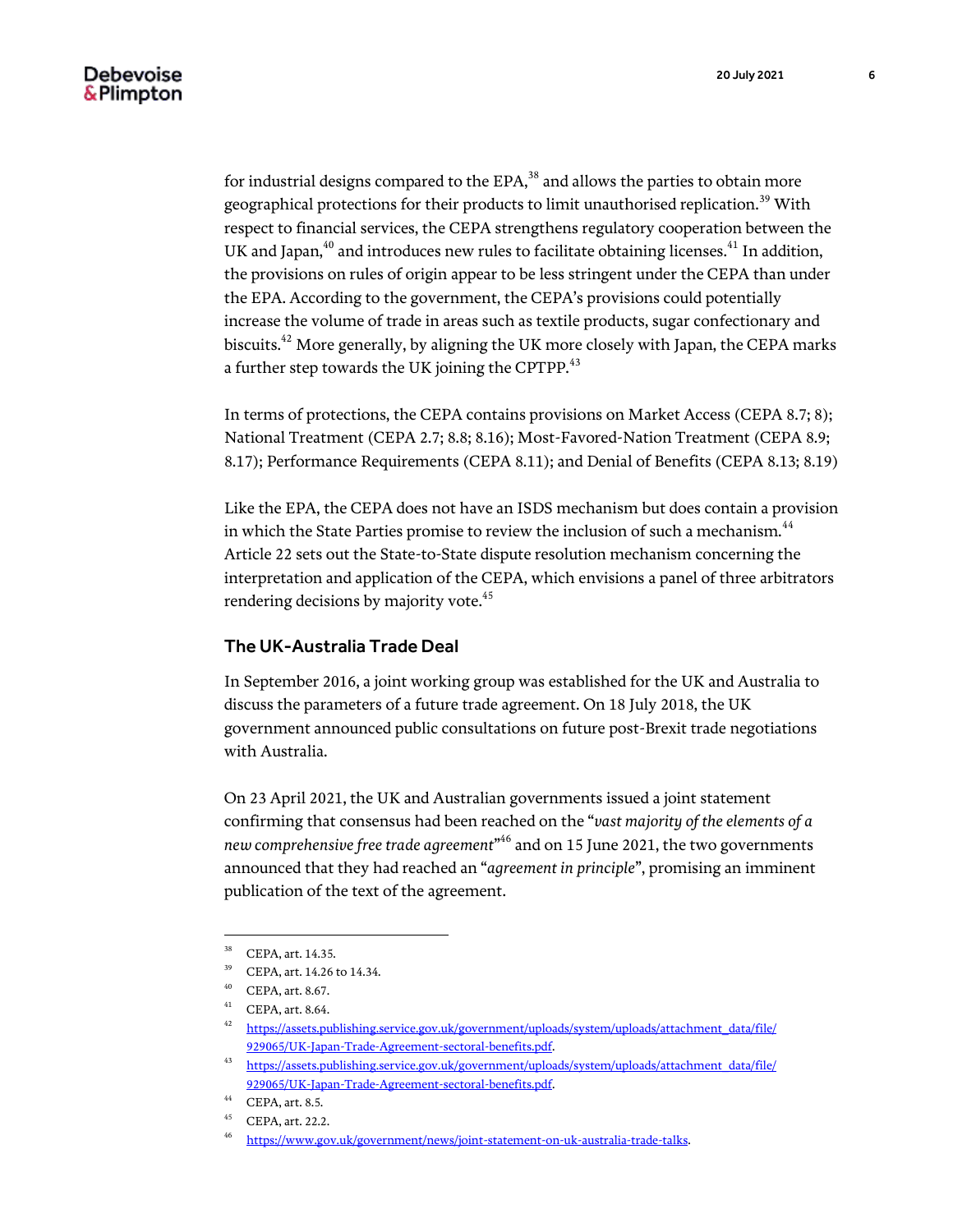The UK government is promoting the trade deal as "*historic*", seeking to "*remove barriers for business*" and "*intensify cooperation on security, climate change and science and tech*".<sup>47</sup> It has also suggested that the deal represents a stepping-stone towards joining CPTPP<sup>48</sup> and part of the "*government's top strategic trade priority of using our voice as a new independent trading nation*".<sup>49</sup>

Although details of the agreement have not been announced, the UK government has stated that it will eliminate tariffs on all UK goods, although sensitive agricultural products will be protected by 15-year transition periods. It is expected that barriers for trade in services will be removed. It has also been reported that the agreement will include an ISDS mechanism but this has not been confirmed by either State.

Certain organisations, including Greenpeace UK and the WWF, consider that the new deal may impact the UK's commitment to a world-leading 78% reduction of emissions by 2035.<sup>50</sup> These organisations highlight that in order to honour its environmental commitments, the UK must support sustainable farming in all countries from which it imports food. It is still unclear whether the deal will incorporate and uphold strict standards on environmental protection and animal welfare. If it does not, there are fears that countries with lower standards will seek to conclude similar agreements with the UK, which will ultimately result in weaker overall regulation. $51$ 

### The CPTPP

l

On 1 February 2021, the UK formally requested accession to the CPTPP. The States party to the CPTPP at present include: Australia, Brunei Darussalam, Canada, Chile, Japan, Malaysia, Mexico, Peru, New Zealand, Singapore and Vietnam.<sup>52</sup> Other countries reported to be seeking accession are the US,<sup>53</sup> Taiwan, <sup>54</sup> Colombia, <sup>55</sup> Indonesia, <sup>56</sup> South Korea, <sup>57</sup> Thailand, <sup>58</sup> China<sup>59</sup> and the Philippines. <sup>60</sup>

<sup>47</sup> [https://www.gov.uk/government/news/uk-agrees-historic-trade-deal-with-australia.](https://www.gov.uk/government/news/uk-agrees-historic-trade-deal-with-australia)<br>48 https://www.gov.uk/government/news/uk-agrees-historic-trade-deal-with-australia.

[https://www.gov.uk/government/news/uk-agrees-historic-trade-deal-with-australia.](https://www.gov.uk/government/news/uk-agrees-historic-trade-deal-with-australia)

<sup>49</sup> [https://www.gov.uk/government/publications/uks-approach-to-negotiating-a-free-trade-agreement-with](https://www.gov.uk/government/publications/uks-approach-to-negotiating-a-free-trade-agreement-with-australia/uk-australia-free-trade-agreement-the-uks-strategic-approach)[australia/uk-australia-free-trade-agreement-the-uks-strategic-approach.](https://www.gov.uk/government/publications/uks-approach-to-negotiating-a-free-trade-agreement-with-australia/uk-australia-free-trade-agreement-the-uks-strategic-approach)

<sup>50</sup> UK Government, UK enshrines new target in law to slash emissions by 78% by 2035, (2021). *See* [https://www.gov.uk/government/news/uk-enshrines-new-target-in-law-to-slash-emissions-by-78-by-2035.](https://www.gov.uk/government/news/uk-enshrines-new-target-in-law-to-slash-emissions-by-78-by-2035)

<sup>51</sup> [https://www.wwf.org.uk/sites/default/files/2021-](https://www.wwf.org.uk/sites/default/files/2021-05/WWF%20UK%20Australia%20Deal%20Plty%20Briefing%20%281%29.pdf) [05/WWF%20UK%20Australia%20Deal%20Plty%20Briefing%20%281%29.pdf;](https://www.wwf.org.uk/sites/default/files/2021-05/WWF%20UK%20Australia%20Deal%20Plty%20Briefing%20%281%29.pdf)  [https://www.businessgreen.com/news/4032884/destructive-uk-australia-free-trade-deal-sparks-outrage](https://www.businessgreen.com/news/4032884/destructive-uk-australia-free-trade-deal-sparks-outrage-environmental)[environmental.](https://www.businessgreen.com/news/4032884/destructive-uk-australia-free-trade-deal-sparks-outrage-environmental)

 $52$  The CPTPP entered into force on 30 December 2018 for Australia, Canada, Japan, Mexico, New Zealand and Singapore, and on 14 January 2019 for Vietnam. The CPTPP will enter into force for Brunei Darussalam, Chile, Malaysia and Peru 60 days after they complete their respective ratification processes.

<sup>53</sup> [https://www.cnbc.com/2018/01/25/trump-says-he-would-reconsider-trans-pacific-partnership-trade-deal.html.](https://www.cnbc.com/2018/01/25/trump-says-he-would-reconsider-trans-pacific-partnership-trade-deal.html)

<sup>54</sup> [https://english.president.gov.tw/NEWS/4906.](https://english.president.gov.tw/NEWS/4906)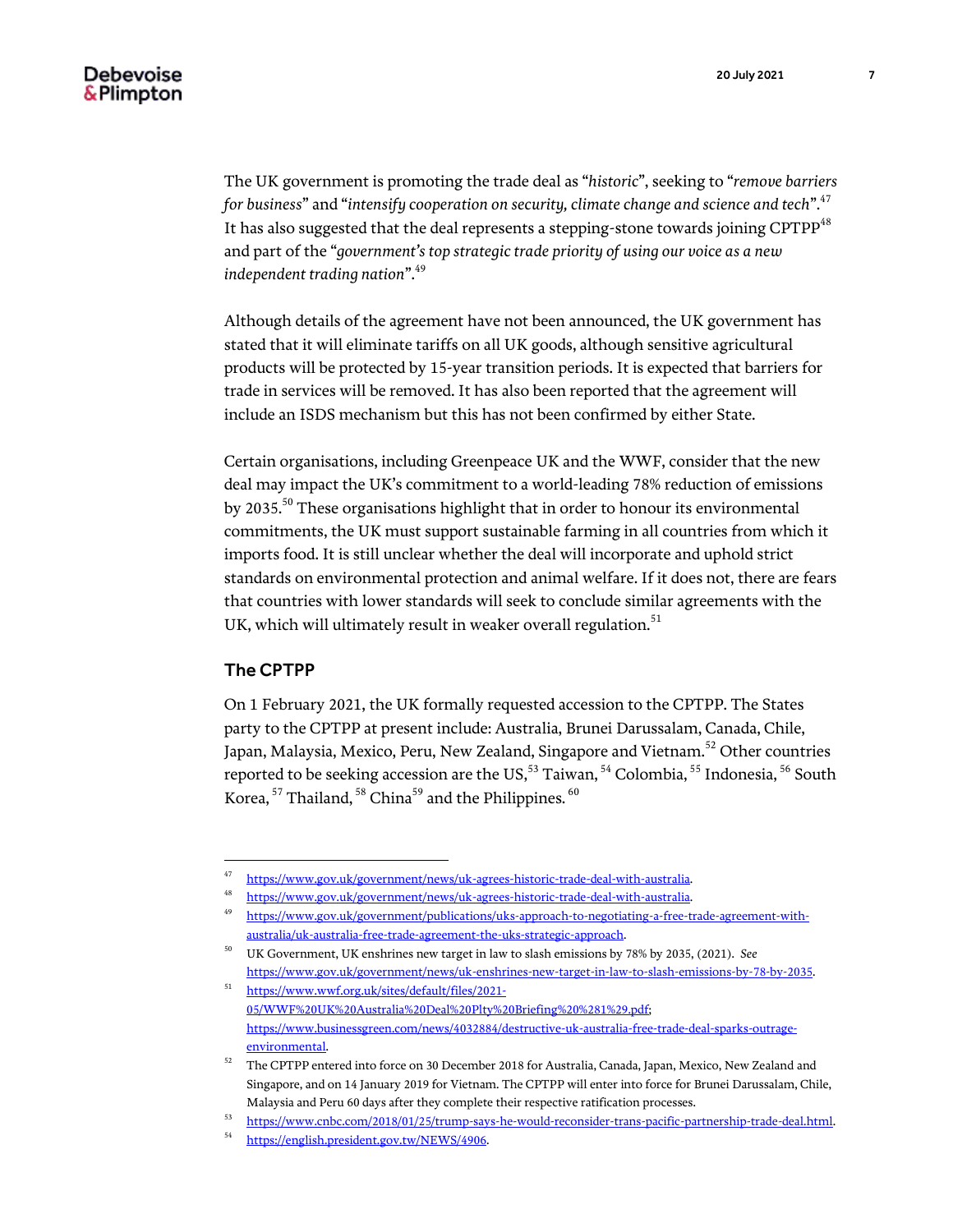l

The CPTPP's main protections include provisions on National Treatment (CPTPP 9.4), Most-Favored-Nation Treatment (CPTPP 9.5), Minimum Standard of Treatment (CPTPP 9.6), Direct and Indirect Expropriation (CPTPP 9.8), Transfers of Funds (CPTPP 9.9), and Performance Requirements (CPTPP 9.10).

The CPTPP's investment chapter also includes mandatory ISDS provisions for disputes concerning the treatment of covered investments.<sup>61</sup> The disputing parties are first obliged to engage in consultations and negotiations to settle any dispute that arises (CPTPP 9.18). If the "investment dispute has not been resolved within six months", the claimant may submit a request for arbitration in accordance with the ICSID Convention and the ICSID Rules of Procedure for Arbitration Proceedings, the ICSID Additional Facility Rules or the UNCITRAL Arbitration Rules (CPTPP 9.19(4)).

Certain States have entered into bilateral arrangements ("Side Letters") excluding the CPTPP's compulsory ISDS mechanism. New Zealand, for example, signed such Side Letters with Brunei, Malaysia, Peru, Vietnam and Australia in 2018. It is currently unclear whether the UK will seek to limit access to the ISDS mechanism should it accede to the treaty.

Chapter 28 of the CPTPP also provides for State-to-State dispute resolution for disputes concerning the agreement's interpretation or application, or if a contracting party considers an actual or proposed measure of another party would fail to meet the CPTPP's objectives. $62$  Moreover, even if a measure of one party is consistent with the CPTPP's objectives, another party may still engage the mechanism if it considers that the measure is nullifying or impairing a benefit that it expected to accrue under various provisions of the agreement.<sup>63</sup>

- <sup>55</sup> [https://www.japantimes.co.jp/news/2018/07/19/business/tpp-countries-start-accession-talks-new-members-](https://www.japantimes.co.jp/news/2018/07/19/business/tpp-countries-start-accession-talks-new-members-2019/)[2019/.](https://www.japantimes.co.jp/news/2018/07/19/business/tpp-countries-start-accession-talks-new-members-2019/)
- [https://www.japantimes.co.jp/news/2018/07/19/business/tpp-countries-start-accession-talks-new-members-](https://www.japantimes.co.jp/news/2018/07/19/business/tpp-countries-start-accession-talks-new-members-2019/)[2019/.](https://www.japantimes.co.jp/news/2018/07/19/business/tpp-countries-start-accession-talks-new-members-2019/)
- <sup>57</sup> [https://www.japantimes.co.jp/news/2018/07/19/business/tpp-countries-start-accession-talks-new-members-](https://www.japantimes.co.jp/news/2018/07/19/business/tpp-countries-start-accession-talks-new-members-2019/)[2019/.](https://www.japantimes.co.jp/news/2018/07/19/business/tpp-countries-start-accession-talks-new-members-2019/)
- <sup>58</sup> [https://www.japantimes.co.jp/news/2018/07/19/business/tpp-countries-start-accession-talks-new-members-](https://www.japantimes.co.jp/news/2018/07/19/business/tpp-countries-start-accession-talks-new-members-2019/)[2019/.](https://www.japantimes.co.jp/news/2018/07/19/business/tpp-countries-start-accession-talks-new-members-2019/)
- <sup>59</sup> [https://www.caixinglobal.com/2020-05-29/premier-sends-powerful-signal-for-china-to-join-asia-pacifics](https://www.caixinglobal.com/2020-05-29/premier-sends-powerful-signal-for-china-to-join-asia-pacifics-largest-trade-pact-101560855.html)[largest-trade-pact-101560855.html.](https://www.caixinglobal.com/2020-05-29/premier-sends-powerful-signal-for-china-to-join-asia-pacifics-largest-trade-pact-101560855.html)
- <sup>60</sup> [https://www.pna.gov.ph/articles/1135395.](https://www.pna.gov.ph/articles/1135395)
- <sup>61</sup> CPTPP, Chapter 9.B.
- <sup>62</sup> CPTPP, art. 28.3.
- <sup>63</sup> *See e.g.* CPTPP Chapter 2 (National Treatment and Market Access for Goods), Chapter 3 (Rules of Origin and Origin Procedures), Chapter 4 (Textile and Apparel Goods), Chapter 5 (Customs Administration and Trade Facilitation), Chapter 8 (Technical Barriers to Trade), Chapter 10 (Cross-Border Trade in Services) or Chapter 15 (Government Procurement).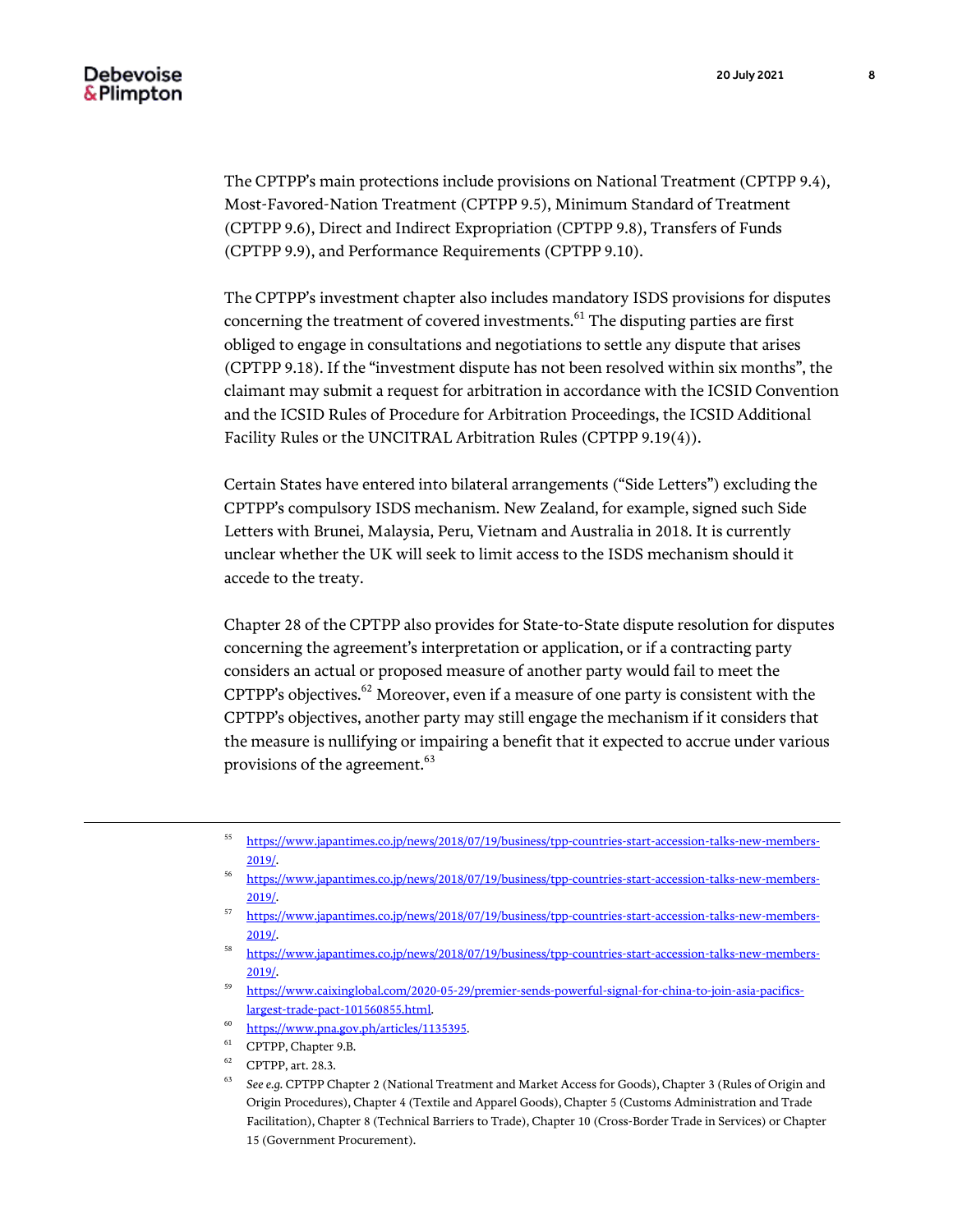The CPTPP also contains important provisions on transparency and accessibility. For example, the Government Procurement chapter provides for the transparency and accessibility of procurement information,<sup>64</sup> tackling corruption<sup>65</sup> and facilitating the participation of "SMEs" in government procurement.<sup>66</sup>

# Conclusion and Outlook

The UK government has taken some steps to redress the legal uncertainty that Brexit created in the context of trade and investment, by reaffirming or renegotiating existing trade and investment agreements. The UK government also appears to be following up on its promise to diversify its trade partners. Its current focus in this regard is the CPTPP.

The opportunity to renegotiate existing agreements and enter into new ones has allowed the UK to clarify the scope of trade and investment protections it considers desirable, albeit the UK's stance on ISDS remains unclear. For example, the UK-Canada FTA has suspended the application of the EU-Canada Comprehensive Economic and Trade Agreement's ISDS mechanism, which is subject to review. On the other hand, and in contrast to the EU's reformist approach towards ISDS, the CEPA leaves open the possibility of incorporating an ISDS mechanism in the future. It remains to be seen whether the UK will accept the CPTPP's ISDS provisions or circumvent them by concluding Side Letters with other CPTPP signatories.

As explained above, the UK government is placing particular focus on its accession to the CPTPP. The government's published strategy document makes clear that the UK's primary motivation for joining the CPTPP is the economic opportunities that membership brings and the goal of providing UK businesses with greater access to rapidly expanding markets in Mexico, Malaysia, and Vietnam, as well as mature consumer-focused economies, such as Canada and Australia. The government has also stated that it will "*ensure that CPTPP accession negotiations are consistent with the UK's*  wider interests and the government's policies and priorities".<sup>67</sup> Arguably this should include ensuring consistency with the UK's existing arrangements with Australia, Japan and Canada. It remains to be seen how the UK intends to ensure such consistency. The government also believes that the diversity of the CPTPP's membership will strengthen

<sup>64</sup> CPTPP, art. 15.17.

<sup>65</sup> CPTPP, art. 15.18.

<sup>66</sup> CPTPP, art. 15.22.

<sup>67</sup> [https://assets.publishing.service.gov.uk/government/uploads/system/uploads/attachment\\_data/file/](https://assets.publishing.service.gov.uk/government/uploads/system/uploads/attachment_data/file/995485/cptpp-strategic-case-accessible-v1.1.pdf) [995485/cptpp-strategic-case-accessible-v1.1.pdf.](https://assets.publishing.service.gov.uk/government/uploads/system/uploads/attachment_data/file/995485/cptpp-strategic-case-accessible-v1.1.pdf)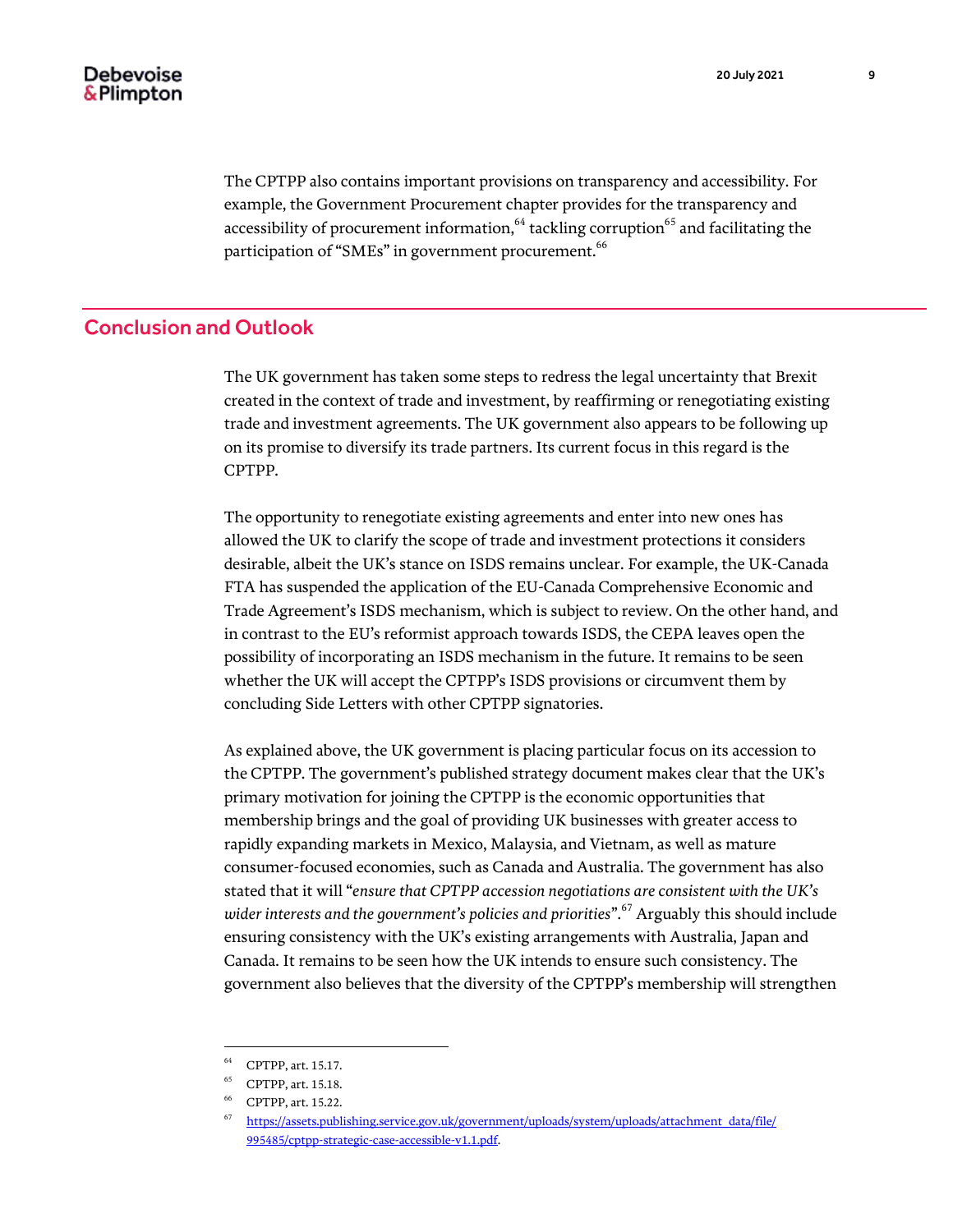supply chains and bolster the UK's economic resilience.<sup>68</sup> For example, the CPTPP's diverse membership could mean that UK businesses will have access to more competitive imports, which can create jobs and boost wages at home.<sup>69</sup>

CPTPP membership will also allow the UK to champion free and fair trade and fight protectionism.<sup>70</sup> Similarly, it gives the UK a platform to engage with countries with a combined population of 500 million on trade-related issues, such as data privacy and ecommerce, environment and climate change, labour standards, and women's economic empowerment. $71$ 

The UK's approach to CPTPP accession has been underpinned by public consultations with individuals, businesses, NGOs and public sector bodies. Recently published consultation responses noted that CPTPP accession should protect the National Health Service, deliver on labour and food safety standards, include ISDS mechanisms, and uphold transparency and scrutiny.<sup>72</sup> Finally, the CPTPP would allow the UK to develop strategic foreign policy and defence alliances in the region.<sup>73</sup>

Debevoise continues to closely follow and report on any developments in this arena.

\* \* \*

Please do not hesitate to contact us with any questions.

<sup>68</sup> [https://assets.publishing.service.gov.uk/government/uploads/system/uploads/attachment\\_data/file/](https://assets.publishing.service.gov.uk/government/uploads/system/uploads/attachment_data/file/995485/cptpp-strategic-case-accessible-v1.1.pdf) [995485/cptpp-strategic-case-accessible-v1.1.pdf,](https://assets.publishing.service.gov.uk/government/uploads/system/uploads/attachment_data/file/995485/cptpp-strategic-case-accessible-v1.1.pdf) p.5.

<sup>&</sup>lt;sup>69</sup> [https://assets.publishing.service.gov.uk/government/uploads/system/uploads/attachment\\_data/file/](https://assets.publishing.service.gov.uk/government/uploads/system/uploads/attachment_data/file/995485/cptpp-strategic-case-accessible-v1.1.pdf) [995485/cptpp-strategic-case-accessible-v1.1.pdf,](https://assets.publishing.service.gov.uk/government/uploads/system/uploads/attachment_data/file/995485/cptpp-strategic-case-accessible-v1.1.pdf) p.5.

<sup>70</sup> [https://assets.publishing.service.gov.uk/government/uploads/system/uploads/attachment\\_data/file/](https://assets.publishing.service.gov.uk/government/uploads/system/uploads/attachment_data/file/995485/cptpp-strategic-case-accessible-v1.1.pdf) [995485/cptpp-strategic-case-accessible-v1.1.pdf,](https://assets.publishing.service.gov.uk/government/uploads/system/uploads/attachment_data/file/995485/cptpp-strategic-case-accessible-v1.1.pdf) p. 10.

<sup>71</sup> [https://assets.publishing.service.gov.uk/government/uploads/system/uploads/attachment\\_data/file/](https://assets.publishing.service.gov.uk/government/uploads/system/uploads/attachment_data/file/995485/cptpp-strategic-case-accessible-v1.1.pdf) [995485/cptpp-strategic-case-accessible-v1.1.pdf,](https://assets.publishing.service.gov.uk/government/uploads/system/uploads/attachment_data/file/995485/cptpp-strategic-case-accessible-v1.1.pdf) p. 8.

<sup>&</sup>lt;sup>72</sup> [https://assets.publishing.service.gov.uk/government/uploads/system/uploads/attachment\\_data/file/995485/](https://assets.publishing.service.gov.uk/government/uploads/system/uploads/attachment_data/file/995485/cptpp-strategic-case-accessible-v1.1.pdf,%20p.%2016) [cptpp-strategic-case-accessible-v1.1.pdf, p. 16.](https://assets.publishing.service.gov.uk/government/uploads/system/uploads/attachment_data/file/995485/cptpp-strategic-case-accessible-v1.1.pdf,%20p.%2016)

<sup>73</sup> *See* [https://www.gov.uk/government/publications/global-britain-in-a-competitive-age-the-integrated-review](https://www.gov.uk/government/publications/global-britain-in-a-competitive-age-the-integrated-review-of-security-defence-development-and-foreign-policy)[of-security-defence-development-and-foreign-policy.](https://www.gov.uk/government/publications/global-britain-in-a-competitive-age-the-integrated-review-of-security-defence-development-and-foreign-policy)